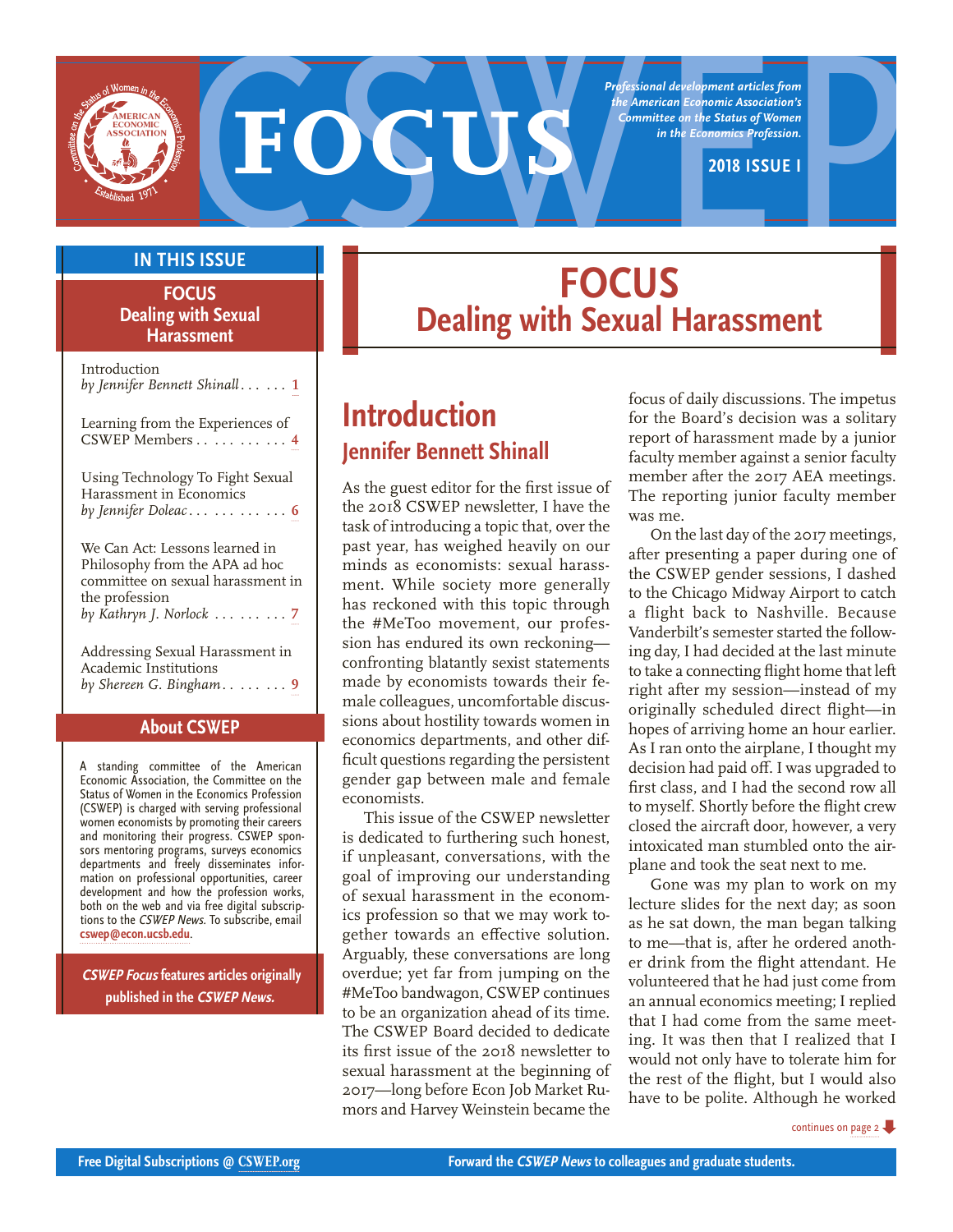**Shereen G. Bingham,** Professor of Communication and Ombudsperson, University of Nebraska at

Omaha



**Jennifer Doleac,** Assistant Professor of Public Policy and Economics, University of Virginia



**Kathryn J. Norlock,** Kenneth Mark Drain Chair in Ethics and Associate Professor of Philosophy, Trent University



**Jennifer Bennett Shinall,**  Associate Professor of Law, Vanderbilt University School of Law

**Shelly Lundberg,** Leonard Broom Professor of Demography, Department of Economics, University of California, Santa Barbara

#### **CSWEP News Staff**

Shelly Lundberg, Editor Kate Silz-Carson, Oversight Editor Jennifer Bennett Shinall, Co-Editor Amber Pipa, Assistant Editor Leda Black, **Graphic Designer**

#### **Contributors FOCUS Introduction**

at a different university, I knew several of his colleagues well. I was pretenure, and one could never be too careful about upsetting future outside letter writers.

He spent most of the flight boasting about how esteemed he was within his field, and how organizations around the world hired him to take advantage of his expertise. But eventually, he shifted the conversation to me. He asked me when I would go up for tenure, and what I thought my chances were of getting tenure. He told me what a difficult process it was (as if this were news to me), and how most people were not successful. And then he began one of many attempts to put his hand up my dress, as he reassured me that I would land on my feet eventually as long as I made smart decisions. I immediately pushed his hand away, but he was not to be deterred. He repeatedly put his hands on me; he even twice tried to kiss me. I successfully fended him off each time, and I prayed that the plane would land soon.

Perhaps I should have screamed; in retrospect, I regret not doing so. But should screaming have been necessary? The flight attendant saw me pushing his hands away several times, but she did nothing to help me. Instead, she continued to serve him gin and tonics—five in total over the course of an hour and a half flight. We were in plain view of the entire first class cabin, yet no good Samaritans came to my aid. I was humiliated, violated, and, most of all, terrified. He knew who I was, and I was afraid he would follow me off the airplane. My instincts told me to get off the airplane as quickly as I could, which is precisely what I did.

As I ran onto my connecting flight (constantly checking behind me to make sure he was not following me), I acknowledge that most of my sensibilities had left me. I wiped away tears as I contemplated what to do; the first thing that occurred to me was to file a complaint with the airline. While I waited for my second flight to take off, I filed a written complaint on the airline website. Yet over the course of that second flight, I managed to convince myself that nothing more could be done. Speaking out against the perpetrator was too risky pretenure. He would certainly deny it; he might even blame me as the instigator. If his colleagues believed him, and not me, how would that affect their assessment of me? What if they were my outside letter writers? Besides, I wanted to be famous for the merits of my professional work, not infamous as the girl who cried harassment.

Until I became a victim myself, I confess that I did not fully appreciate the difficulty of reporting sexual harassment. I am a lawyer, as well as an economist, and my research focuses on gender discrimination. I am appointed in a law school, and I teach employment discrimination law for a living. Every year, I lecture the aspiring lawyers in my class on the importance of documenting all work-related improprieties as soon as they arise. If anyone had the wherewithal, the knowledge, and the training to report sexual harassment, it was me.

Luckily, over the years, I have also lectured my husband on the importance of documenting all work-related improprieties. So as soon as he picked me up from the airport and heard my account, my husband turned prior lectures back around on me. I had been assaulted. It was not my fault. If I reported, the perpetrator might still get away with it. But the perpetrator would certainly get away with it if I failed to report. At the very least, I had to do everything in my power to protect this perpetrator's future victims. (And there were certain to be many—if he behaved this way towards junior faculty, how did he behave towards students?)

And so I spent the rest of that evening on the phone, reporting my harasser to every organization with jurisdiction to resolve my claim. I reported my harasser—by name—to the airline, his university, the Federal Aviation Administration, and the Federal Bureau of Investigation (which oversees all in-flight crimes). I cannot say that the reporting process was particularly satisfying—I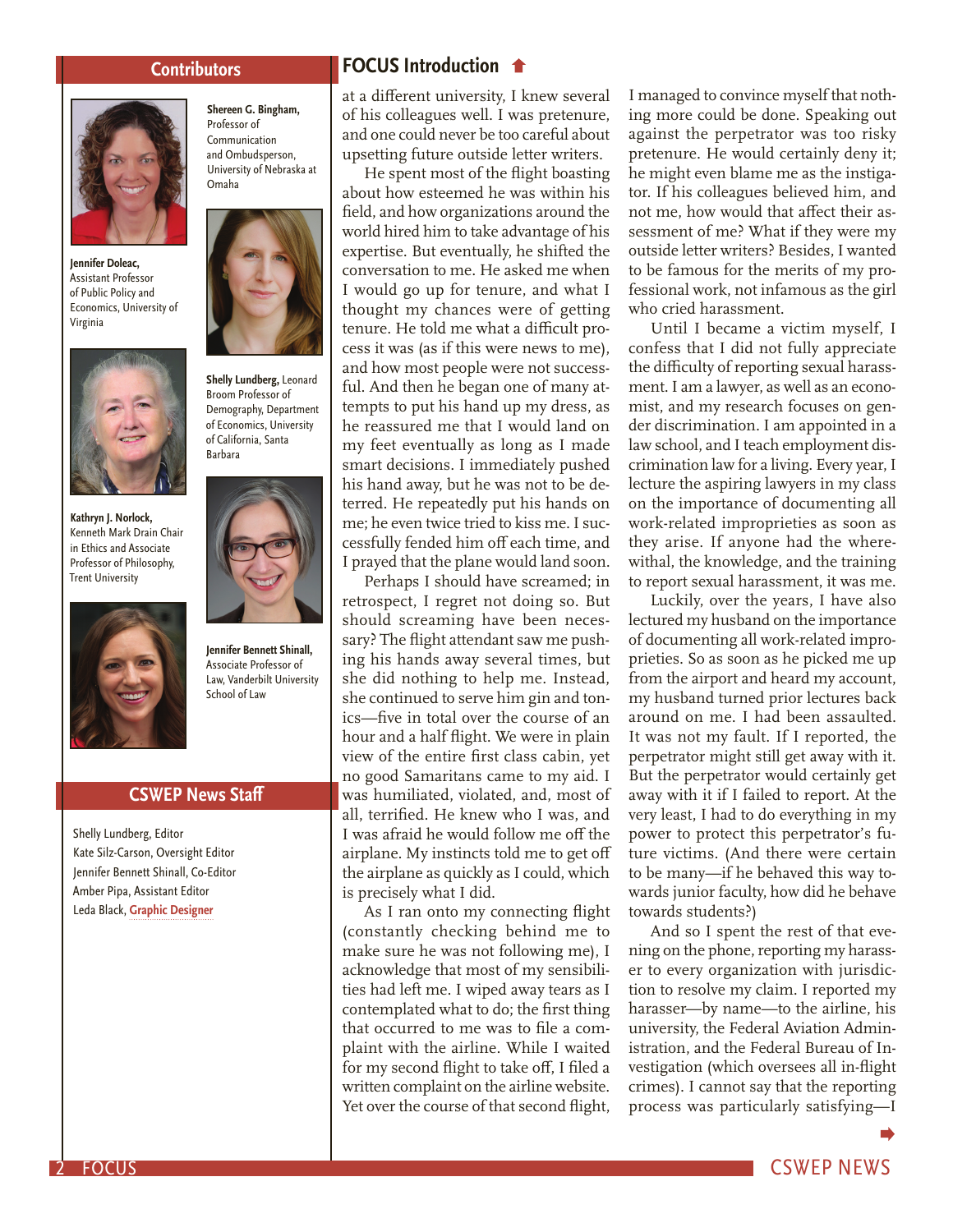### **FOCUS Introduction**

was met with constant skepticism, questions about whether I led him on or invited the assault, and even outright disdain by the FBI intake officer. Yet, when I finally allowed myself to go to bed that night, I at least slept with the satisfaction that I had done everything in my power to stand up for future victims.

In the year that has followed my assault, I have, of course, considered whether or how I should have handled the situation differently. But mostly I have reflected on why I—of all people—harbored any trepidation about reporting in the first place. From my own research, teaching, and legal training, I knew the essentiality of reporting. Since the late 1990s, for example, federal law has incentivized employers to develop harassment reporting protocols and, in essence, has punished victims who fail to take advantage of such protocols (even though they might have very compelling reasons for doing so). I might have understood the essentiality of reporting better than most victims; still, increased public attention to sexual harassment over the past three decades has, if nothing else, increased the awareness that the only way to stop a harasser, legally or otherwise, is through reporting.

The statistics on victims reporting harassment remain dismal, however, because reporting work-related sexual harassment remains too costly. Victims of harassment in all occupations continue to face the uncertain—and potentially enormous—costs associated with reputational effects, foregone opportunities, retaliation, and other career impediments. These costs continue to exceed the expected benefits of reporting for victims throughout the labor market.

Although sexual harassment remains a problem in many workplaces, the magnitude of the problem varies dramatically between workplaces. My colleague and coauthor, Joni Hersch, has documented that sexual harassment remains especially pervasive for women in male-dominated arenas, which characterizes both the economics profession and academia more generally. Nonetheless, I suspect that the current environment of our profession, in which the problem of sexual harassment has been allowed to fester, goes beyond the gender imbalance. Upon further reflection on my own experience, I have developed two additional hypotheses regarding why we find ourselves confronting the troubling events of the past year.

First, the very same qualities that make good economists and good academics are precisely the same instincts that make us terrible at reporting sexual harassment. From the time we enter graduate school (if not before), we are taught that setbacks and negative attention are part of our growth experience, and it is our job to move past setbacks as rapidly as possible. We are instilled with the instinct to presume that our referees and our senior peers are always right, regardless of what they say or do. Negative attention signifies something for us to correct, not something for us to complain about. Without a thick skin and the ability to swallow our pride quickly and efficiently, we are certain to fall short in the promotion and tenure process. I strongly believe that these skills, which I have worked so diligently to hone in the professional environment, were also significant drivers in my hesitance to report. Whenever confronted with anything unpleasant, my instinct is to suppress my emotions, consider how (if at all) I can make future improvements, and quietly move forward.

Second, our profession (as well as academic institutions more generally) straddles organizational lines in a unique manner, which makes sexual harassment prevention and enforcement unwieldy from both a legal and professional perspective. My own experience provides exceptional insight into this point. My harasser worked at another institution. He had no ability to hire me, fire me, or even vote on my promotion and tenure. And yet he had

the ability to influence significantly my future hirings, firings, promotions, and tenure through his ability to be an outside letter writer or, at the very least, to influence other outside letter writers. Nonetheless, from both an institutional and legal perspective, his inability to take *direct* adverse employment actions against me—no matter how significant his indirect power over such actions—made pursuing an action against him quite difficult, if not impossible. I had no right to file a institutional grievance against him, as I would if he had worked at my own university. Moreover, current federal and state sexual harassment laws do not recognize him (or his university) as an actionable party against whom I can bring a legal claim since I work for a different institution.

In the end, my story is not completely hopeless; some punishment and some compensation resulted. The airline compensated me with miles and gift cards. The FAA ordered the flight attendant who failed to assist me—and arguably aided my harasser by overserving him—to attend sexual harassment training; the airline further disciplined her as a result of its settlement with the FAA. But to my knowledge, the one party who did not get punished was my harasser. He remains out there, unscathed due to the loopholes in our current system, free to harass other victims.

Eliminating sexual harassment in our profession will require more than a commitment from our home institutions. It will require cooperation across institutions, and across our profession, to increase victims' reporting, to identify perpetrators, to take appropriate remedial and corrective action against them, and, most importantly, to protect the victims. This issue of the newsletter features the contributions of several scholars who have dedicated considerable thought to how we might begin this process. CSWEP has provided the space for the timely development of such ideas; it is now our responsibility to put these ideas into action.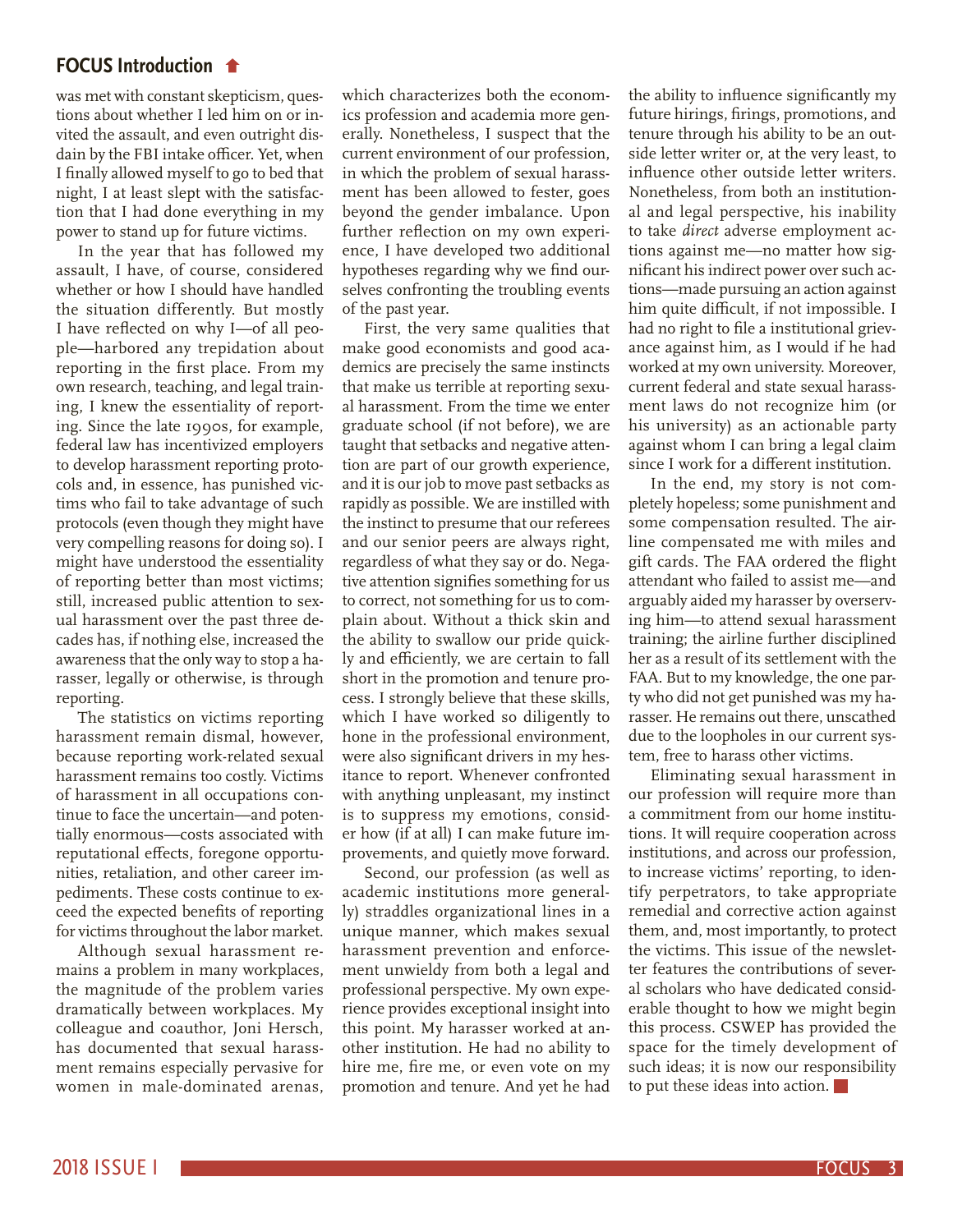# **Learning from the Experiences of CSWEP Members**

*Editor's Note: In preparing this issue, the CSWEP Board put out a call for input about individuals' experiences with sexual harassment and sexual assault. We received a variety of inputs—from cases of inappropriate touching that qualify as assault, to descriptions of the poor climate for women that exists in some academic departments. Some contributors described multiple negative experiences, some only one. Some experiences happened many years ago; some occurred recently. Regardless of when, where, and how these incidents occurred, we believe that a few common themes are apparent, and these anecdotes provide useful lessons about how the economics profession can improve conditions for members of all underrepresented groups. All submissions have been edited for length and content, to preserve anonymity.*

# **Inappropriate Touching**

At a job interview, the faculty members with whom I ate lunch (all males) were cracking whorehouse jokes. Although that made me uncomfortable, the worst part of the experience was when the department head, when driving me back to the airport, reached over and groped my breasts.

At a dinner honoring a distinguished colleague, the guest of honor sat across the table from me, winking and grinning (and drinking heavily). During the evening, he announced to me (and to my colleagues), "I don't really know who you are, but I like the looks of you." As the dinner adjourned, he came over to me to ask for "just a little kiss," while my senior colleagues looked on. I turned away as he managed a quick peck on my cheek.

At a reception honoring my department head's advisor, we posed for a department photo with the honoree. I was placed next to him in the photo. While posing for the photo, he reached over and grabbed my butt. He also kissed me on the mouth when saying goodbye after dinner.

During a meeting with the professor for whom I was a TA, he put his hand on my thigh. In future meetings I was careful to position myself so that there was furniture between him and me, so that there was no way that he could touch me.

As the coordinator of my department's seminar series, I was responsible for driving seminar speakers to dinner and back to their hotels. On two separate occasions, a guest speaker grabbed me and forced a kiss on me prior to exiting the car.

A professor who taught a class in my PhD program took the entire class out for food and drinks at the end of the term. The professor inappropriately put his hand on me multiple times during the event. After the event, the professor offered to share a cab with me. I asked another PhD student who lived near me to share the cab as well, to try to keep the professor from trying anything inappropriate. Unfortunately, as soon as we dropped off my fellow graduate student, the professor began touching me again. When we got out of the cab, he pushed me against the wall of a building and forcefully kissed me and touched me. I didn't report it. I didn't know what to do. There continued to be incidents in his office throughout my graduate career.

# **Unprofessional Behavior**

While at the ASSA meetings interviewing for jobs, I was introduced to a professor who was recruiting who offered to provide me with some job market advice in my field. He invited me to his room that evening to talk. As interviewing in hotel rooms was (and is) standard procedure, I did not hesitate to agree. I arrived at his room at the appointed time, dressed in my job market suit. He was casually attired and barefoot. I took a chair next to the desk to take notes. He made himself comfortable on the bed. He steered the conversation to personal matters. Although I initially went along with it, I realized I had got myself into a bad situation when he asked me, "Are you fulfilled?" I packed up my things dumbstruck and walked out of the room without a word.

As a graduate student just starting to go to conferences, I experienced multiple incidences of men twenty years my senior hitting on me or making inappropriate passes at me. At conferences, I avoid men in elevators and do not meet with men in non-public spaces. I shouldn't have to take meetings in coffee shops because I am afraid of being alone with the men in my profession.

When I was a PhD student, I received a phone call at my apartment early one morning from one of my professors. He was calling to tell me that he was breaking up with his wife. I decided that my best response was to express sympathy for his situation, but not let on that I interpreted his call as an overture for a personal relationship. For months afterwards, I worried that I might face some sort of retaliation for ignoring his apparent invitation.

I was having lunch with a junior female colleague and our department chair (male) in our department's meeting room. At one point during the conversation, the chair told us that one of his ex-girlfriends took his semen specimen and bragged about how high his sperm counts were. In fact, the department chair relayed this story in professional settings on multiple occasions.

In graduate school, we were working problems on the board. The professor asked me to go to the board to solve one. As I was standing in front of the class, he said, "You should be able to solve this one. It's just a standard missionary-style problem." He said this sort of thing frequently. It was particularly humiliating that he said it in front of my peers.

As a graduate student, I had the opportunity to meet with an established faculty member in my field one-on-one. I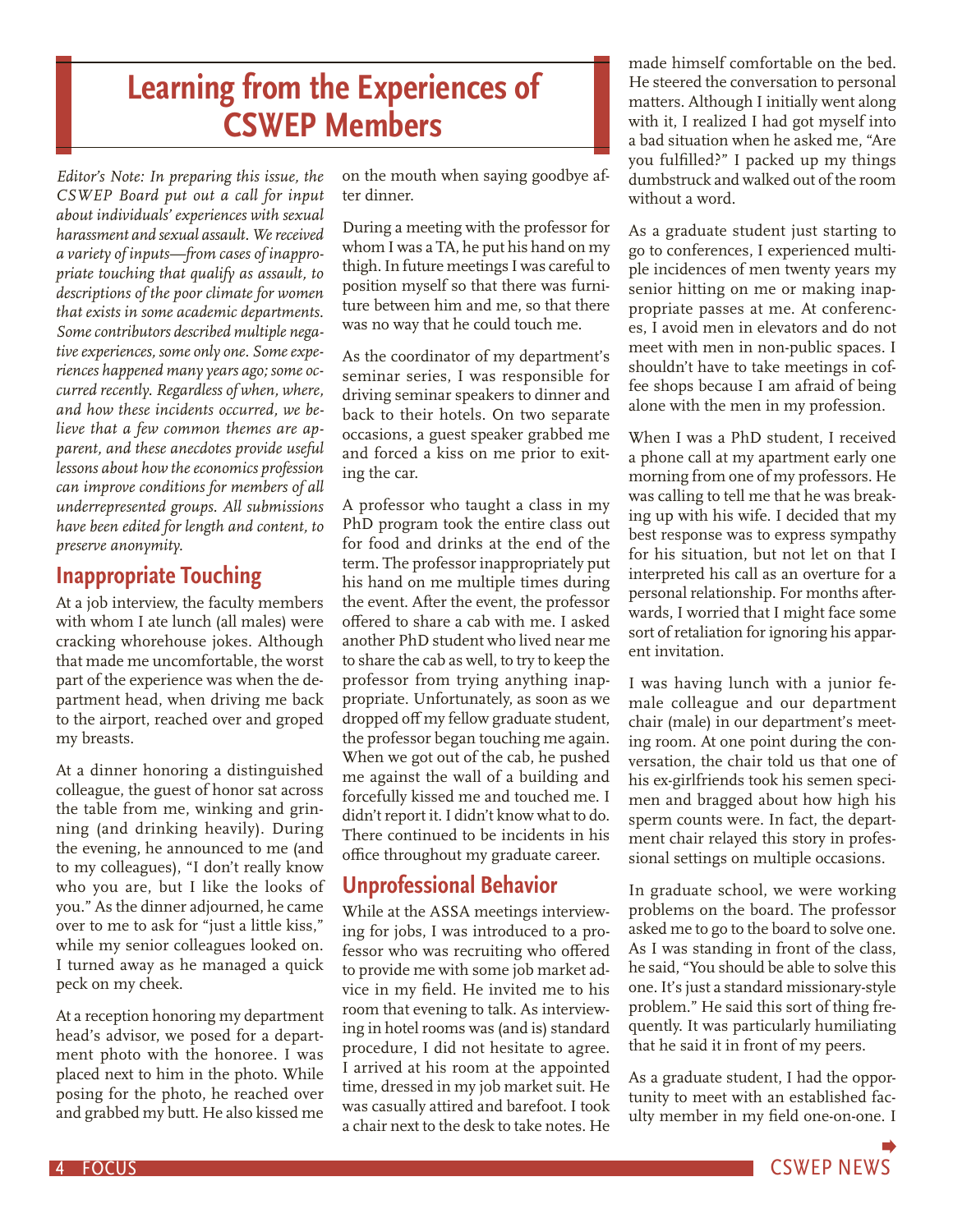### **Experiences**

hoped that I would be able to get feedback on my ideas, insight into the frontier of research in my field, and general career advice. Instead, I came to understand that the true intention of the meeting was to assess whether I was romantically interested in him. I recall having to act dumb and nonreactive to his comments about how he had previously dated a former (undergraduate) student and how jealous she would be if I took him up on his offer.

### **Departmental Climate**

All of the male faculty members in my department go to lunch on a regular basis. Although I have asked to be invited, normally, they do not invite me. In one of my annual reviews, I was told that I was not a good departmental citizen because I didn't go to lunch enough!

When I joined my department, approximately 20% of faculty in the department were female. Departmental procedures seemed to be designed specifically to exclude women. For example, departmental policies and procedures were made in the department's unofficial lunch room by committees on which no women sat. When the women began to ask to join committees and to see committee minutes, the committees first stopped keeping minutes, and then stopped meeting altogether. We understood that some decisions were made in the men's restroom.

Before I applied to graduate school, I went to meet with the chair of a program I was considering. I sat outside of his office waiting for nearly an hour past my appointment time. During this time, the chair walked past me several times without acknowledging my presence. When he finally asked who I was and I told him I was there to talk with him about the PhD program, he was shocked and apologetic, and stated that he could not recall the last time they had a woman in the program, and he thought I was there to apply for the open secretarial position.

My department chair frequently makes inappropriate remarks, such as telling me that one of my legs is equivalent to two of his wife's, and thus, I should act as a body guard to protect his wife from other men; telling one of my male colleagues that he should get married soon, or else he would either have to leave the department or declare that he is gay; and repeatedly encouraging another male colleague to procreate.

When I began my PhD program, I had two children under age 4. The professor to whom I was assigned as a TA/RA told me that he was not going to assign me any work because I should be home caring for my children.

As the only tenured female in the department, I was the one female students (graduate and undergraduate) came to whenever a male tenured faculty member behaved inappropriately with them. My normal practice was to advise them of university policies and procedures. Because I was the one advising students, in the university's eyes, I became the problem. The university expended considerable resources defending the alleged harasser and going after me. I had to hire my own lawyer at considerable cost and lost at least 3 years research time defending myself from the university. Retaliation of this type is an aspect of sexual harassment that has received little coverage.

#### **Consequences**

As a part of their stories, many contributors noted that their experiences had farreaching consequences. A bad job market experience can affect a candidate's behavior in future interviews and reduce the likelihood that she receives invitations for campus visits or job offers. Wariness about interacting with male scholars can cause women to forego opportunities for mentorship and improving their research. Conditions within a department can cause women to leave a good position for a position lower on the career ladder.

## **Lessons for the Profession**

What lessons can we learn from these stories? A few common themes stand out. Graduate students and junior faculty members are particularly vulnerable. The economics job market may create particularly problematic conditions. As one contributor noted, by permitting interviews in hotel rooms (as opposed to conference rooms or the public interview area), the profession is putting people in "potentially very awkward situations." Finally, silence, on the part of both women and men, perpetuates the behavior. In the words of one male contributor, "I regret not directly chastising my colleague, as I tacitly labeled his comments and behavior as acceptable, both to him and the students I was supposed to be mentoring.…I continue to regret that by choosing 'a negative peace which is the absence of tension to a positive peace which is the presence of justice,' I am a part of the problem and not the solution."

#### **For Further Reading**

Bingham, S. G., & Scherer, L. L. (2001). Unexpected effects of a sexual harassment educational program. Journal of Applied Behavioral Science, 37, 125–153.

Bowes-Sperry, L., & O'Leary-Kelly, A. M. (2005). To act or not to act: The dilemma faced by sexual harassment observers. The Academy of Management Review, 30(2), 288-306. doi:10.2307/20159120

Conrad, C. & Taylor, B. (1994). The context(s) of sexual harassment: Power, silences, and academe. In S. G. Bingham, Conceptualizing sexual harassment as discursive practice (pp. 45-58). Westport, CT: Praeger.

Fusilier, M., & Penrod, C. (2015). University employee sexual harassment policies. Employee Responsibilities and Rights Journal, 27(1), 47-60. doi:10.1007/s10672- 014-9255-0

Freyd, J. J. (2018). Institutional betrayal and institutional courage. **http://dynamic.uoregon.edu/jjf/institutionalbetrayal/**

Galdi, S., Maass, A., & Cadinu, M. (2017). Defending the victim of sexual harassment: The influence of civil courage and media exposure. Psychology of Women Quarterly, 41(3), 338-351. doi:10.1177/0361684317709770

Rowe, M. & Bendersky, C. (2002). Workplace justice, zero tolerance, and zero barriers: Getting people to come forward in conflict management systems. In T. Kochan and R. Locke (Eds), Negotiations and change, from the workplace to society. Ithaca, NY: Cornell University.

Sepler, F. (2015) Workplace bullying: What it is and what to do about it. Journal of Collective Bargaining in the Academy: Article 42, **http://thekeep.eiu.edu/jcba/vol0/ iss10/42**.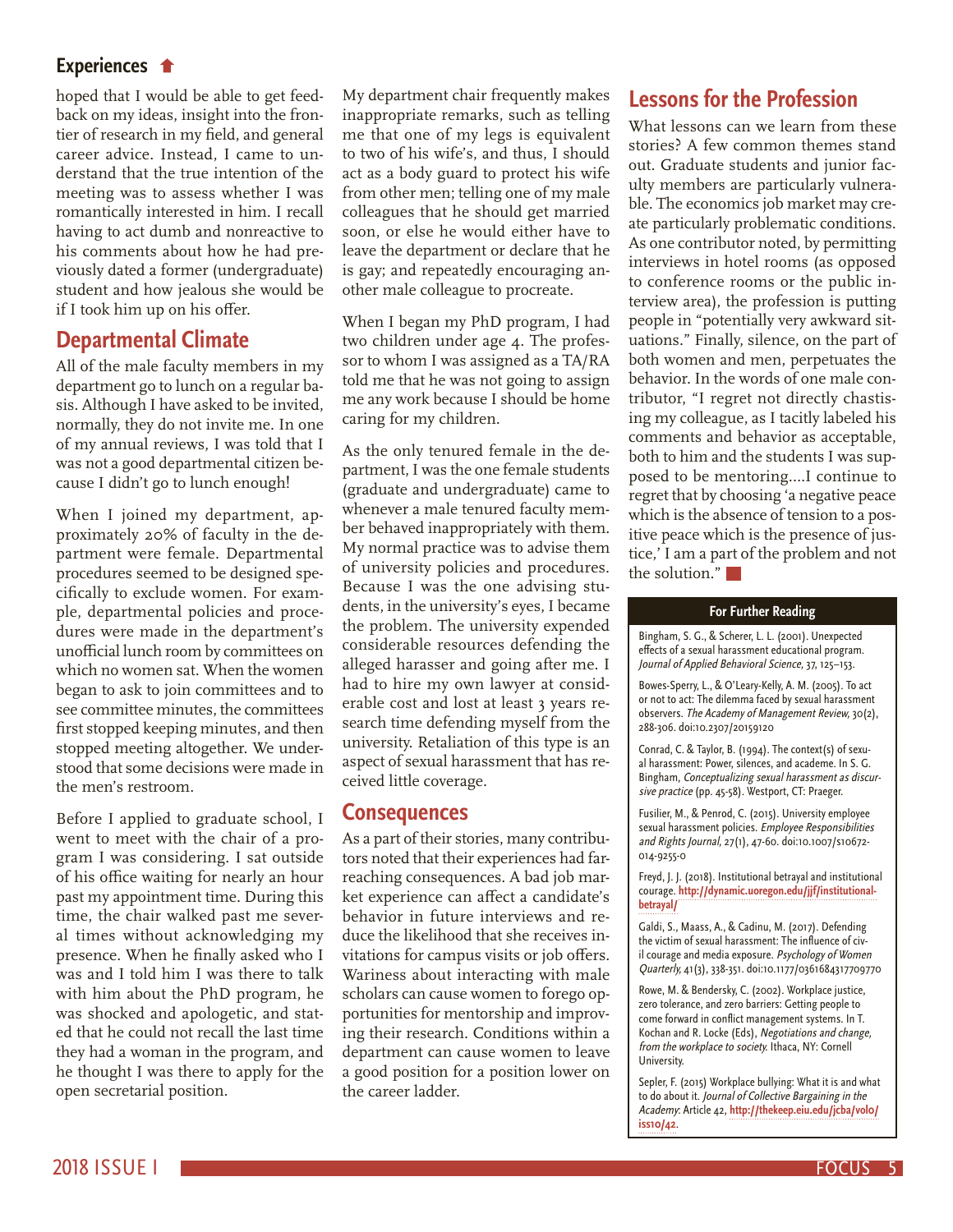# **Using Technology To Fight 19 Islamilary 19 Islamic Dividends Coleac Sexual Harassment in Economics**

High-profile accusations of sexual harassment by public figures has brought a reckoning with the pervasiveness of harassment and sexism in our society. This reckoning has reached economics as well. Last summer, Berkeley undergraduate **Alice Wu released a paper** documenting toxic attitudes towards women on the popular website Econ Job Market Rumors. Spurred in part by Wu's research and the attention it received, this past January, the American Economic Association (AEA) **released a new code of conduct** for economists. The profession has acknowledged the extent of gender bias within its ranks and is determined to fight back.

Most striking in recent public conversations about harassment and assault are stories of individual men who offend again and again without consequence. Many have wondered how so many victims could all stay silent for so long. Victims of harassment and assault often do not know that there are other victims, and so worry they will not be believed if they come forward. Victims may also wonder if they sent mixed signals or did not say no forcefully enough, blaming themselves for what transpired. If no one reports, these serial offenders remain hidden and dangerous. How do we encourage victims to report bad behavior when they face great costs and uncertainty?

One approach that is being adopted by colleges and universities to foster reporting of sexual assault is **Callisto**, a technology-based reporting platform. The platform allows victims to create an account and a written record of an incident (including all relevant details, similar to a police report, while fresh in their minds). They can save that report privately, as time-stamped evidence to submit later if they decide to file an official complaint with their school or local law enforcement. They can also use their school's directory to identify the offender as part of that record. Even more

powerfully, they can opt-in to be notified if anyone else identifies the same offender. The hope is that seeing their own experience corroborated by others will encourage victims of serial offenders to file their reports with authorities—a crucial step if we want current offenders to be punished and future offenders to be deterred.

In economic terms, this platform reduces the expected costs of reporting and increases the expected benefits. Expected costs are reduced because the platform (1) enables victims to produce more credible evidence in the form of a time-stamped record, which can be saved for years until they are ready to come forward, and (2) provides reassurance that other victims might also come forward to corroborate their account if they go public. Expected benefits are increased because the revelation that a perpetrator is a serial offender raises the likelihood that reporting could save others from being victimized in the future.

One could easily imagine adapting Callisto or a similar platform for use in the economics profession. We could link it to the AEA directory to enable the matching feature across reports. (Linking to an official directory makes matches more reliable; the main alternative is matching across write-in fields that would include nicknames and misspellings. The AEA directory would be useful because it includes academics as well as economists in the private sector and government.) Victims who decided to file official reports could send them to the perpetrator's employer, the AEA, or even to the police if they wanted to file criminal charges.

Potentially more valuable, the metadata generated by such a platform would be valuable to the AEA, CSWEP, and researchers interested in the incidence and reporting of harassment and assault. Without compromising victims' or alleged offenders' privacy, these groups could see how many records are

saved, when they were saved, and if/ when they were officially filed with authorities through the system. These data would provide basic information on the prevalence of bad behavior in the profession, trends over time, and the likelihood that incident records are linked to serial offenders. The data would also allow event studies and similar rigorous analyses of how interventions affect incidence and reporting. For instance, do we see a spike in saved incident records after conferences? And do we see an increase in official reporting after public statements by AEA leadership supporting victims? Because of a lack of data, we know very little about what types of interventions work in this context (that is, what works to reduce the incidence of harassment and assault, and what works to increase reporting rates). Data from a Callisto-style reporting platform would represent a selected sample of incidents, but would still be far better than what currently exists—occasional climate surveys and reported crime data.

The emphasis on serial offenders could discourage victims from coming forward until a second person identifies the same offender; whether this happens is an empirical question that could be tested. The benefits of saving timestamped records as evidence should increase reporting across the board, so hopefully the benefits of the system outweigh any costs.

Callisto is currently available on twelve college campuses. While limited information is publicly available, and rigorous studies have not yet been done, the following statistics are encouraging: Survivors reporting via Callisto reported their assaults three times faster than the national average. And fifteen percent of survivors using the matching system matched with at least one other victim of the same assailant, allowing them to report simultaneously.

A system like this will work best if there are clear consequences for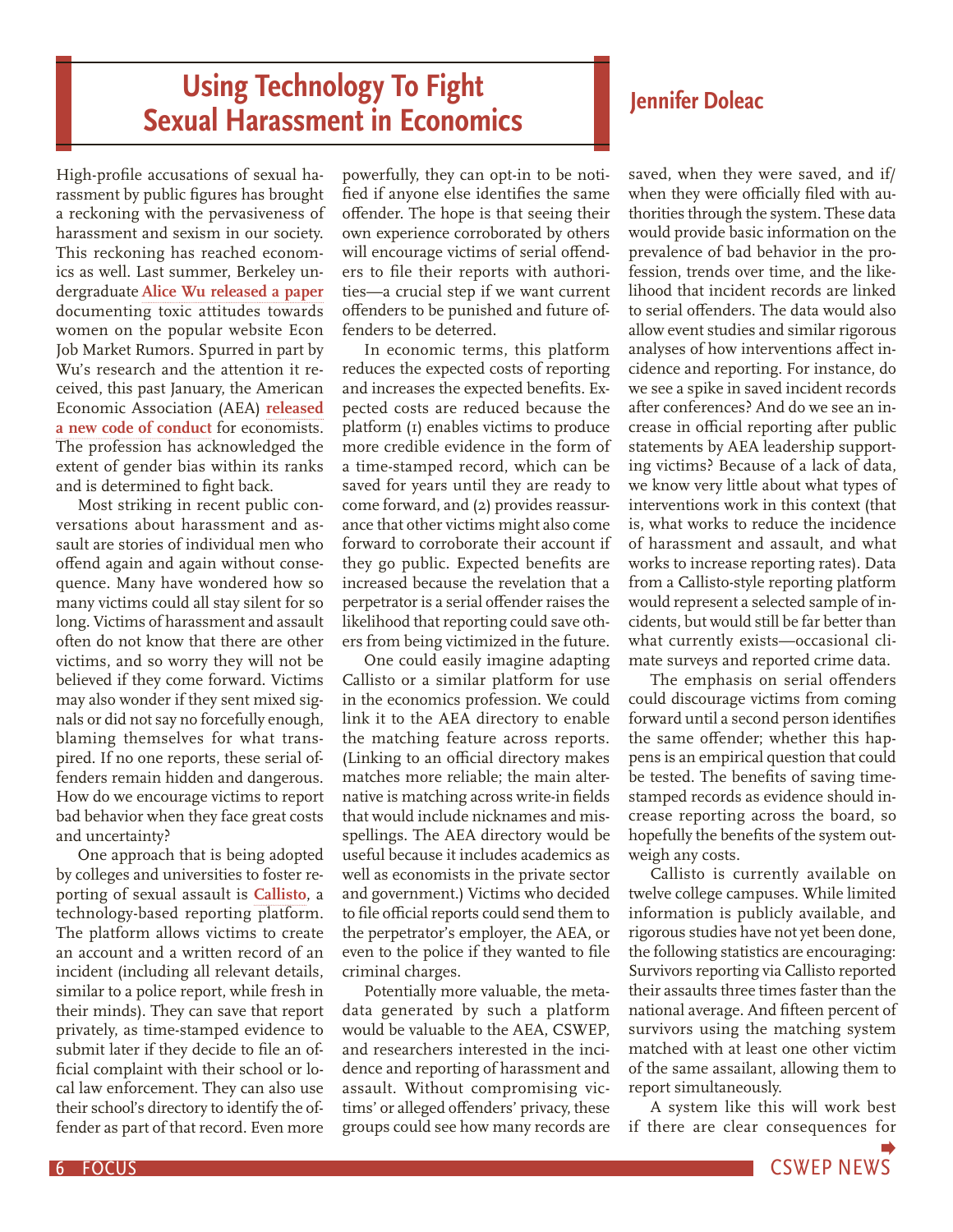# **We Can Act**

Lessons learned in Philosophy from the APA ad hoc committee on sexual harassment in the profession

Like economists, philosophers in higher education have long been less than gender-equitable. In philosophy, we were moved to discuss our gender climate generally, and sexual harassment in particular, after a 2010 publication of hundreds of anonymized stories on the website, "What Is it Like to be a Woman in Philosophy?" A series of highprofile sexual harassment allegations followed in the next few years, which received widespread media attention. In 2013, our main professional organization, the American Philosophical Association, struck an ad hoc committee on sexual harassment with the aim of

drafting a best practices report regarding responses to sexual harassment in the discipline. Some of the lessons I learned from chairing that committee and providing that report may offer observations useful to you in economics. Even if it is not news, at least you will find that you have company in the effort to address sexual harassment in a wide field.

#### **Lesson One: Find out your rights and responsibilities as a recipient of the stories of people who will contact you.**

The groundwork for our report began before anyone realized a committee

## **Technology**

offenders. The AEA has drafted a new code of conduct stating, "Economists have both an individual responsibility for their conduct, and a collective responsibility to promote responsible conduct in the economics profession. These responsibilities include developing institutional arrangements and a professional environment that promote free expression concerning economics. These responsibilities also include supporting participation and advancement in the economics profession by individuals from diverse backgrounds." Who decides whether someone has violated this code of conduct, and what is the punishment? The AEA and its governing bodies will have to answer this question. But no matter how these cases are adjudicated, justice will be more easily served when the facts are more accessible and faithful to the truth. Having a near-contemporaneous record of events helps towards this goal.

Some may worry that Callisto enables the filing of false reports, or otherwise threatens the privacy of alleged assailants before the facts are considered. There is nothing inherent in the system that changes the way formal complaints

are handled; the goal is simply to encourage more victims to come forward by enabling the creation of more credible evidence. If someone is determined to file a false report, they could do so without Callisto. Meanwhile, recent public conversations suggest that very few actual victims come forward, particularly when harassment occurs in the workplace, due to uncertainty about whether they will be believed, fears of retaliation, and other professional costs. This is precisely the problem we need to address. It will remain up to the AEA and employers to ensure due process for those accused of wrong-doing—a challenge they will face with or without Callisto.

Gender bias and harassment are pervasive social problems that the economics profession cannot solve alone and that cannot be solved overnight. But we can, as a profession, clearly signal that we take this problem seriously. And we can also use technology to make it easier and less costly for victims to report bad behavior. A Callisto-style reporting platform would be a valuable step towards making economics a safer and more welcoming profession for women.

## **Kathryn J. Norlock**

should be formed. In the fall of 2010, philosopher Jennifer Saul (Sheffield University) created the "What Is It Like to be a Woman in Philosophy?" blog. She intended it as an online repository for stories, which she would anonymize before publishing, in order to provide a multiplicity of perspectives from women with a range of experiences, including positive experiences and predictably negative ones. I remember an early email from her, as she built the site, asking me how she ought to categorize and label different accounts. I replied, "I suspect that when you receive the first submissions, the labels and patterns will emerge on their own." My advice was borne out swiftly when a number of the stories recounted sexual harassment. The descriptions flooded in. Jennifer was inundated with personal accounts and had to adjust her responses to each person based on what she could do to help—or, in some cases, what she could not or should not do to help. After seeing what happened to Jennifer, I learned the importance of understanding my responsibilities as a solicitor of such accounts—a lesson I re-learned as the chair of the ad hoc committee on sexual harassment. Although foreseeable that I would receive stories, serving as chair put me in the position of having to decide when and how to help. Legal advice was necessary, although not sufficient, because my responsibilities were not limited to legalities.

#### **Lesson Two: Get the stories out there. Motivate a culture to shift.**

An unexpected lesson was welcome, though: The effects on our colleagues of so many different stories made public was one of heightened concern and receptivity. This concern was apparent even among those who had publicly doubted both the existence of and the severity of gender problems in the profession. The increased appreciation that

2018 ISSUE I FOCUS 7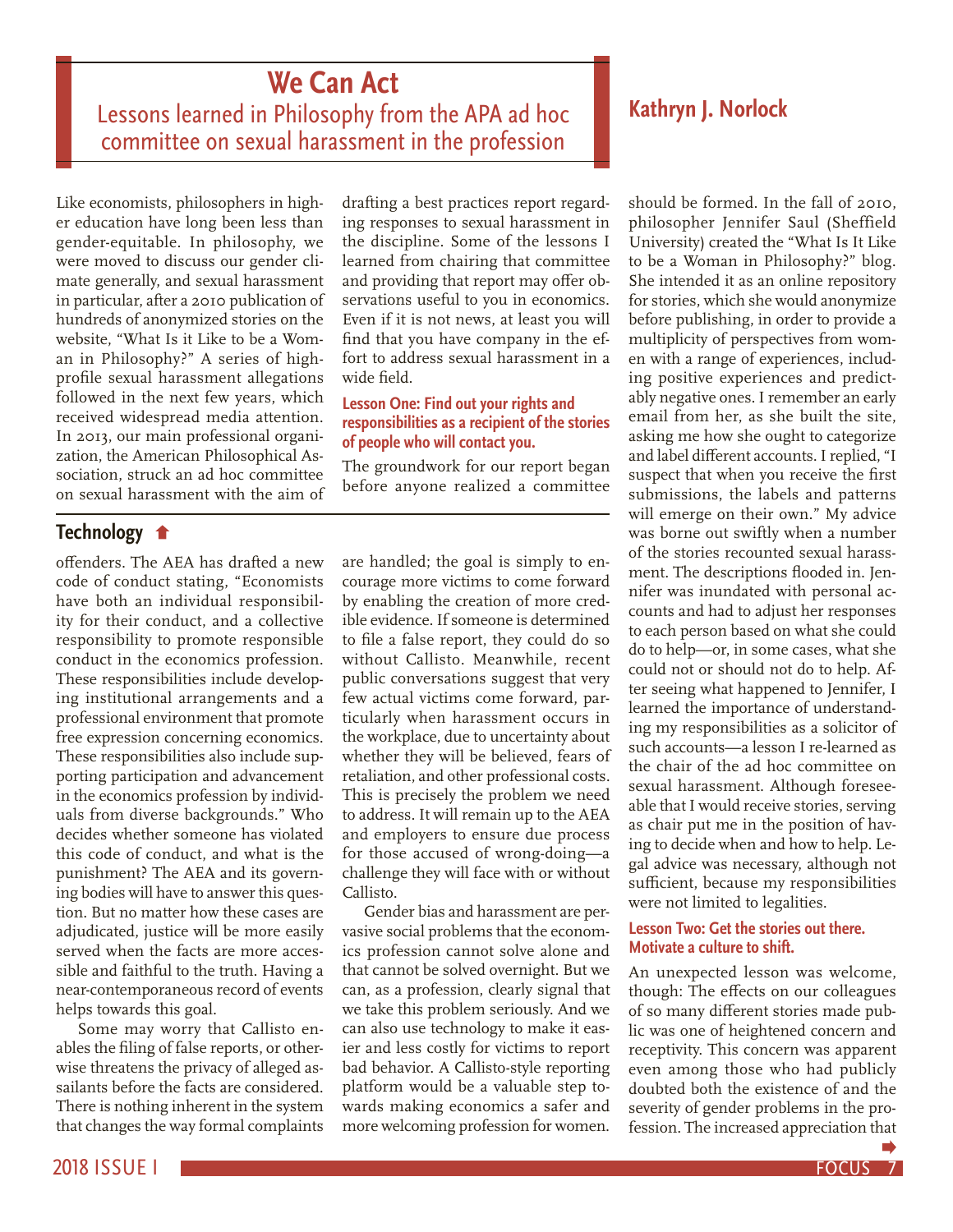#### **We Can Act**

a problem might actually exist across the profession became a crucial step in the development of a formal response. Without that pervasive sense of a problem and a general will to act, forming a committee of the APA might have required more of an argument. Instead, we enjoyed wide support, more than I would have expected. The culture of the profession palpably shifted.

#### **Lesson Three: There is strength in numbers.**

Women in philosophy who had experiences with sexual harassment also started talking and writing more—in public and on the internet—sharing past occasions of harassment. Many of us talked with each other, frankly and strategically, about inserting ourselves into conversations regarding sexual harassment more often. We discussed taking leadership positions in discussions that, given the skewed sex-ratio in our field, could easily be overtaken by armchair speculations by the majority, who were unlikely to have palpable experiences with the problem. Some of us with tenure felt that we had the safety and the freedom to be candid about past encounters. It was sometimes difficult, but often fantastic, when colleague after colleague leaned in and added her story to the scale.

#### **Lesson Four: Concerned colleagues in leadership positions are necessary.**

Women were also stepping into leadership positions at the APA. Sally Haslanger (MIT) served as the President of the Eastern Division of the APA in 2013; she proposed the formation of a committee to the APA for the purposes of addressing sexual harassment. The colleagues from whom she solicited feedback on a draft committee proposal were constructive and quick, and collaboration on the details of the proposal was part of its success. The group discussed and then deleted references to "investigating" the problem of sexual harassment, knowing that it unintentionally connoted interest in investigating particular perpetrators. As members of the professional organization, we

understood that we were not in the best position to look into complaints. Yet we were less certain whether to continue the work, begun by the anonymous blog, of collecting harassment stories and whether to propose new surveys of the incidence rates. The final proposal made the limited suggestion that the committee may wish to gather information from harassment victims. Once Sally advanced the proposal to the APA, it succeeded quickly—not only because the proposal was supported by multiple concerned colleagues, but also because it had benefited from the labors of these colleagues during the drafting process.

#### **Lesson Five: Clarify the mission early to identify a clear and achievable goal.**

For good or ill, I learned a different lesson once the committee was formed and I became the chair: The timeline dictated how much we could achieve. In my case, the committee was formed in the spring of 2013, and a complete draft of the report was due to the board in autumn. Out the window went the tentative ideas to gather meaningful data. The tight timeline was not necessarily bad news; it was due in part to the APA's interest in having recommendations as soon as possible. Consequently, I requested that the APA board clarify and limit the mission of the committee; the board responded by defining our "deliverables" as "a report recommending best practices regarding sexual harassment in the discipline to be implemented by the APA, philosophy departments in which APA members are employed, and conferences and other professional events hosted by either." Even then, these deliverables encompassed a rather wide scope for the short timeline and the few people available to work on them. I countered that the aims ought to be scaled back to "a report recommending best practices regarding sexual harassment in the discipline to be implemented by the APA," and the APA agreed quickly.

#### **Lesson Six: The conversation needed to shift towards preventing harassment in the workplace.**

Our committee spent time that summer reading about existing policy, especially focusing on the U.S. Department of Education's website for the Office of Civil Rights. This website raised my awareness regarding the responsibility to prevent sexual harassment—and not just to respond to complaints—under Title IX of the Education Amendments Act of 1972. Sexual harassment not only affects the individuals who directly receive harassing behavior, but also individuals who witness the behavior and see themselves as similarly situated. These witnesses may conclude that they too are liable to suffer similar victimization in the future as long as other colleagues support or remain indifferent to it. Thus, harassment's effects are multiplied when others fail to actively oppose it. Learning this information actually made me more optimistic regarding my charge to define best practices for the profession; it assured me that effective, concrete steps could be implemented by members of the profession to oppose the culture of harassment. Our resulting report focused more on preparing members to be responsive to complaints of a hostile environment as a method of prevention. As the focus of our work changed, the title of our report emerged: "We Can Act."

#### **Lesson Seven: The profession must raise awareness of grievance procedures and policies.**

In the process of writing our report, the committee realized that we had two different sets of recommendations for philosophy departments and for the APA itself. Sorting out these two sets of recommendations was extremely helpful in formulating a coherent report. That same year, the chair of the Equity Committee of the Canadian Philosophical Association provided me with the raw survey data from their organization on gender climate issues. The data unambiguously demonstrated that virtually all identifiable trends regarding gender

8 FOCUS And the second contract of the second contract of the second contract of the CSWEP NEWS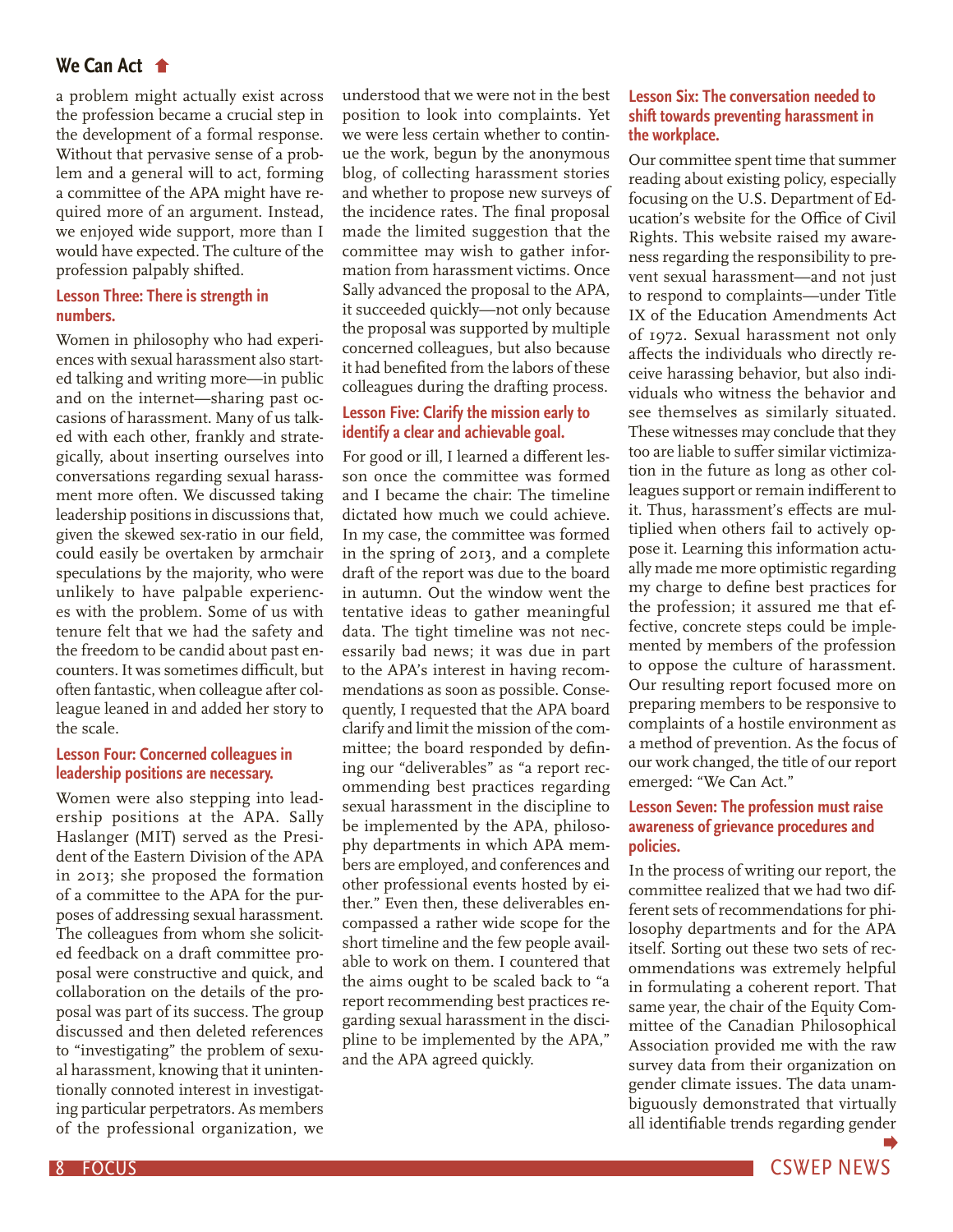# **Shereen G. Bingham Addressing Sexual Harassment in Academic Institutions**

Agreeing to write an article for this newsletter issue was much easier than finding the right tone. My first effort, personal and full of fire, shared disturbing accounts of sexual harassment and its damaging impact on my students and peers. It expressed the urgency so many of us are feeling about the need to stop this problem *now*. Then I reviewed the draft and came to a realization: Other authors in this issue have personal stories to tell and I, as an outsider to the economics profession, should take a different role. This article is meant to honor the personal nature of the other articles and place them within an academic frame.

Few among us would deny that academic institutions have a colossal responsibility—moral, legal, and financial—to protect students and employees from abusive and harassing conduct, and to ensure their equal access to education and employment. Individuals who commit sexual harassment in this context put their institutions at risk by eroding safety and access for the people,

### **We Can Act**

inequities in philosophy could be ameliorated by visible, well-known, accessible prevention policies. Consequently, our first recommendation to departments was to advertise institutional grievance procedures and policies. We further recommended connecting members with an APA ombudsman, who could help resolve conflicts between members and their institutions. Fortunately, I see that the AEA is also considering a similar policy.

I hope this recounting of our lessons learned from philosophy provides CSWEP members with useful information when they encounter sexual harassment, either as a direct victim or a bystander. Concrete steps on everyone's part are possible to defeat harassment in our respective professions.

especially the women, who are trying to learn and work there. As psychology professor Jennifer Freyd suggests, institutions betray the people who depend on them and become complicit in perpetuating wrongdoing when they fail to prevent individuals from committing sexual harassment and respond to reports of it in unsupportive ways. Addressing sexual harassment effectively requires courage, transparency, and accountability on the part of academic institutions and the individuals who are positioned to take action against it.

What should academic institutions do to prevent sexual harassment and respond to it decisively? The brief analysis and suggestions I offer here are grounded in research and experience. My perspective has been shaped by a career as a professor of communication studies, the multidisciplinary literature on sexual harassment (including research I contributed to it), five years as a university ombudsperson, accounts of sexual harassment in media and social media, and the lived experiences of my friends, colleagues, and students who have been sexually harassed in academic settings.

### **Analysis: The Nature of the Challenge**

Academic institutions are predisposed to sexual harassment in part because their vertical stratification and task structure provide upper-level employees with both control over resources and a high degree of autonomy. As communication professors Charles Conrad and Bryan Taylor suggested years ago, this task/organizational structure creates dependencies and opportunities for interaction between individuals who differ in power and prestige in remote, secluded settings (e.g., conferences, labs, or field work). When these structural threads are interwoven with workplace values and communication/ relationship norms that define access to women's bodies as a masculine conquest or entitlement—or that are simply indifferent to gender inequality the resulting fabric is an environment that supports sexual harassment and suppresses victims' dissent.

Sexual harassment is more likely to be committed, and less likely to be reported, when an academic institution or workgroup is numerically dominated by men, particularly at higher levels of power. Men in a male-dominated discipline or department may have created, over time, a long-standing work atmosphere that tolerates sexually harassing behaviors and views them as natural. Most men in such contexts may not have the *intent* to create a hostile environment for women. Some may not consciously realize their communication patterns are sustaining a culture that marginalizes women within the group.

Even when presented with indisputable evidence of sexual harassment on campus, some academic institutions have been reluctant to respond responsibly if the perpetrator is a star employee. The failure to prevent a perennial perpetrator from continuing to commit sexual harassment is likely to result in ongoing costs to the institution and, over time, the value of the individual's contribution may be surpassed by the costs. As human resources consultant and trainer Fran Sepler suggests, these cumulative costs include the effect on individuals who witness the institution's failure to protect victims and who then infer that future victims will not be protected. This will likely reduce willingness to disclose sexual harassment, perpetuating the problem and creating still additional costs. Yet because such costs are difficult to quantify and are seen as less probable than the certain costs of losing a star, institutions allow the harassing behavior to continue.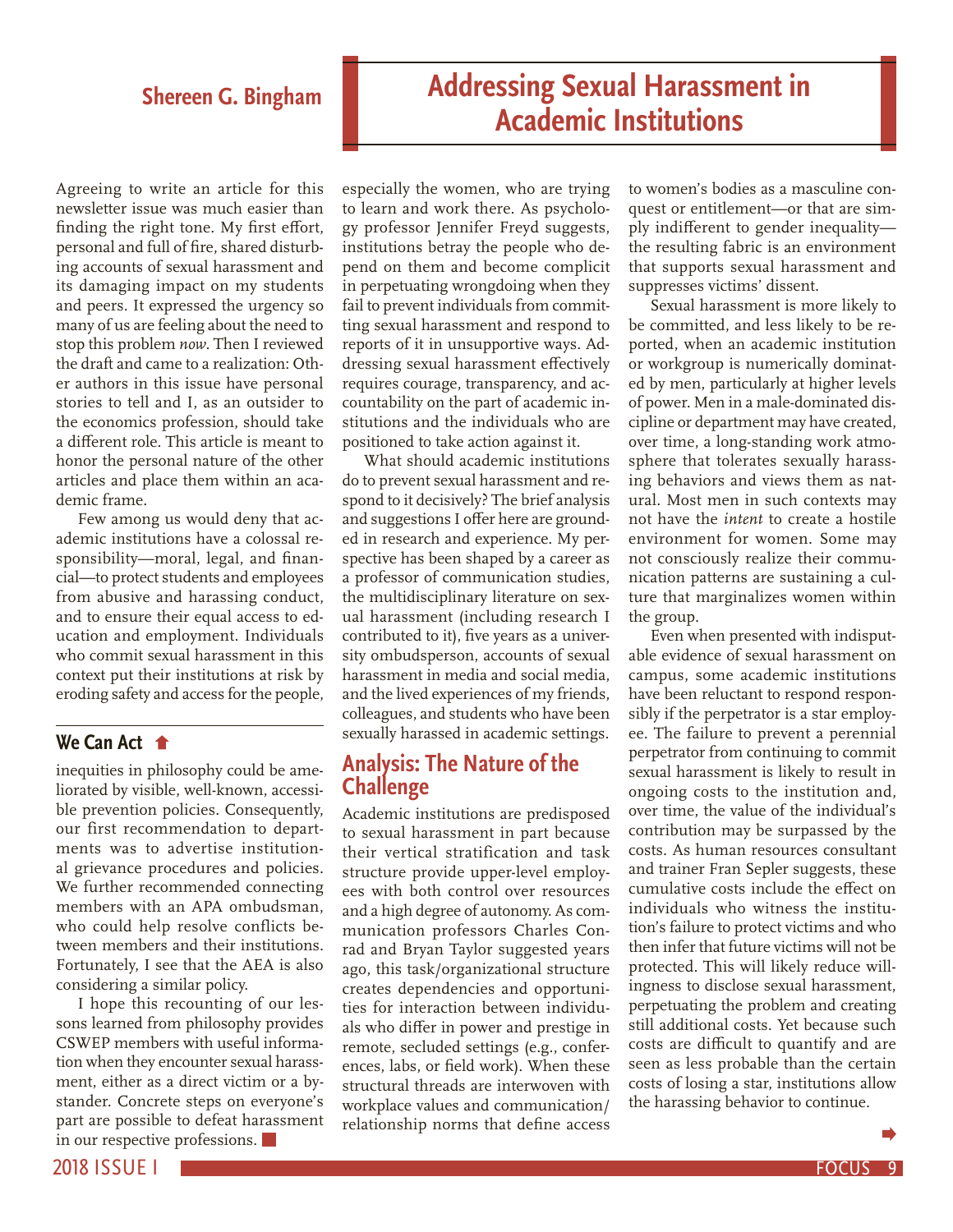#### **Addressing Harassment**

# **Suggestions for Addressing Sexual Harassment**

To counter the challenges, academic institutions must work to change the structure, culture, and climate of the organization and the groups within it. Although this collaborative effort will be a massive undertaking, requiring institutional transformations too radical to address exhaustively in a brief article, I humbly offer five measures that should be implemented as part of this transformation.

#### **Balance the gender ratio.**

When power is relatively balanced among women and men in academic institutions, sexual harassment occurs less often. A strategy for reducing sexual harassment, therefore, is to strive for gender equality within departments, across levels of status, and within the institution overall. Disciplines that have been historically dominated by white males can take steps to affect the gender ratio of students and faculty in their departments. They can collaborate with schools on initiatives to inspire girls and young women to take interest in the discipline's subject matter and its application. They can create undergraduate student organizations and clubs that are discipline-specific and encourage women students to become involved. When hiring faculty and admitting graduate students, they can actively recruit more women into their applicant pools. They can also seek scrutiny from outside the discipline regarding biases in candidate searches, hiring processes, and procedures for review, evaluation, reappointment, tenure, and promotion.

### **Adopt and apply an effective sexual harassment policy.**

Research conducted by professor of management Marcelline Facilier and legal studies professor Charlie Penrod found that as many as half of U.S. colleges and universities have sexual harassment policies that are inadequate in some way. All academic institutions should have an accessible policy, widely disseminated and available on the

institution's website, that defines and prohibits sexual harassment and makes it easy and safe for victims to talk with someone about what happened to them. It should identify both the formal avenues for putting the institution on notice and making official reports, and confidential options that do not automatically trigger a formal investigation. Individuals, such as supervisors, who are required to report sexual harassment, should be identified and clearly distinguished from confidential resources such as counselors, victim advocates, and ombudspersons.

The institution's policy should also provide individuals who are accused of committing sexual harassment with opportunities to obtain information and discuss their perspectives and experiences in a confidential, neutral environment. Equally important, it should identify the training available within the institution regarding the policy, how the training can be accessed, who must attend, and how often it must be completed. The policy should also convey a commitment to stop sexual harassment, to enforce fair and firm consequences for perpetrators, and to share unvarnished, de-identified data with students and employees regarding the number and types of incidents as well as their consequences. Lastly, it should prohibit retaliation against those who report sexual harassment, identify services (such as facilitated dialogues for workgroups) to prevent retaliation when a report is made, and pledge to apply sanctions when retaliation occurs.

#### **Establish an integrated system of formal and informal response options.**

To support an effective policy, academic institutions need an integrated dispute and complaint handling system that includes multiple options, both formal and informal, for discussing and reporting sexual harassment. As management professors Mary Rowe and Corrine Bendersky describe, an integrated system for managing disputes and complaints is not simply a multi-step formal

grievance channel. The nature and circumstances of sexual harassment situations vary, and a response or procedure that is helpful in one context may be counterproductive in another. For example, whereas reporting sexual harassment to a particular individual (such as a supervisor or department chair) may be helpful in some situations, a formal procedure that requires this step is unworkable and unsafe for the victim when that individual is the harasser or a close friend of the harasser. Instead of forcing victims to follow a series of preestablished steps, institutions should make an array of rights-based and interest-based options and services available, including formal grievance processes, adjudication, formal mediation, shuttle diplomacy, informal actions within the system that protect the victim's identity, and confidential conversations and coaching in communication and conflict management.

Institutions should have an organizational ombudsperson or other professional whose expertise is in helping individuals to identify all of their options, consider them, and implement the ones that best meet their circumstances and needs. The ombudsperson—who serves in a confidential, neutral, informal, independent role within an organization or institution—has the purpose of assisting individuals in problem-solving and conflict resolution. Because of their role, ombudspersons often hear of sexual harassment that otherwise would not be disclosed to anyone at the institution. Well-timed assistance, early on, can sometimes prevent sexual harassment from escalating or occurring in the first place.

Control of the decision to report sexual harassment to the institution should not be usurped from victims, except when victims (or others) are in imminent danger of physical harm. Mandating reports against the will of victims is disempowering to them and a betrayal, even when well-intentioned. Individuals who consider disclosing what happened to them have fears—often well-founded—of retaliation, lost opportunities, a